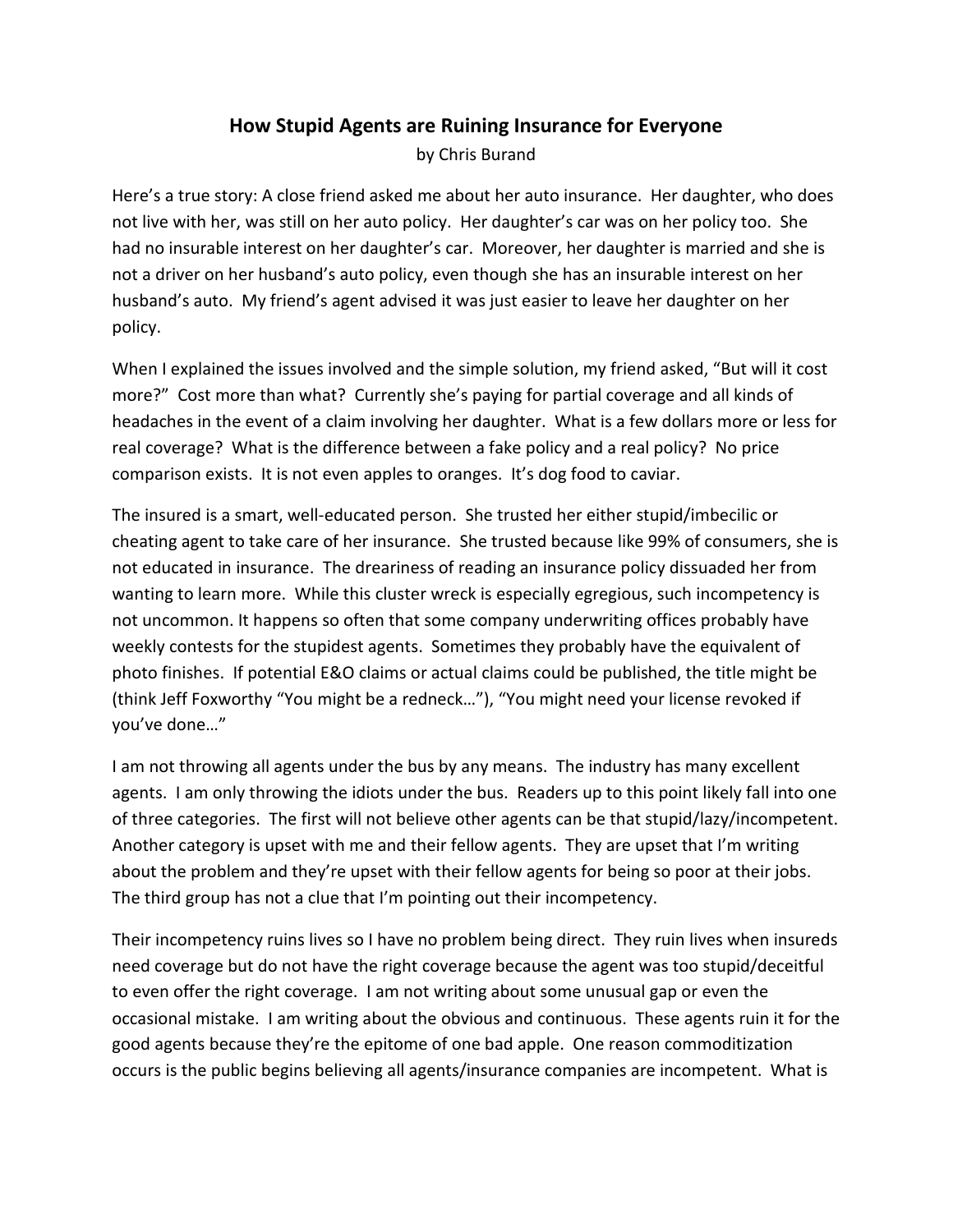the price difference between one bad policy and another bad policy is really what my friend was asking.

The solution: The good agents need to find a stronger voice to point out the mistakes of the incompetent. Quit asking for decs to compare prices. Instead, understand the client's exposures and build an insurance policy that is specific to that family/business. A coverage checklist is a foundational rock upon which to build the exact and correct coverages each individual needs. Even better though, use the coverage checklist in the exposure language. People care and understand about exposures. They do not care about coverages. In other words, coverages are the insurance industry's language. Translate the coverages into exposures because exposures are the language of all but the most sophisticated consumers.

If you must ask for the expiring dec, point out the mistakes and errors boldly. However, point them out in the language of exposures rather than coverages. While I appreciate why antidisparagement rules exist, these rules are now dampening the good agents and good carriers' voices. The fear of being sued for simply pointing out incompetency is usually overblown, but stick to the facts and not conjecture when pointing out errors and omissions. The maleficent companies and agencies take advantage of the better agents/companies' fears. Disparagement only applies as I understand it, and I'm not an attorney, to opinions versus fact. Be factual. Incompetence is usually easier to diagnose factually anyway.

Another option, one that I encourage, is to push for tougher licensing especially if combined with more realistic disparagement laws in some states. Clearly the CE requirements to maintain licenses is being used and abused through online programs. Taking a three-hour online course while doing something else the entire time, does not improve one's insurance education.

Commoditization and incompetence hurts the best agencies the most because the value of their brand is diluted unless a bright line of differentiation is drawn. The industry and regulators are not going to draw this for you. Some courts are helping draw this line but most agencies are seeing this advantage as a disadvantage. Some courts are truly differentiating through the standards of care the difference between peddlers and professionals. Unfortunately, I see most agencies looking at the rulings and feeling sorry for themselves rather than recognizing the advantage being handed to them. These courts are saying, publicly, that some agents are incompetent. The courts are classifying these agents and they are clearly stating these peddlers' standard of care is low. They are telling consumers, caveat emptor because these agents are so bad, the consumer better beware.

Sadly, better agents see this and always ask the same question, "Why do those agents get the advantage of having such a low standard of care?" BECAUSE those agents are so bad! You too